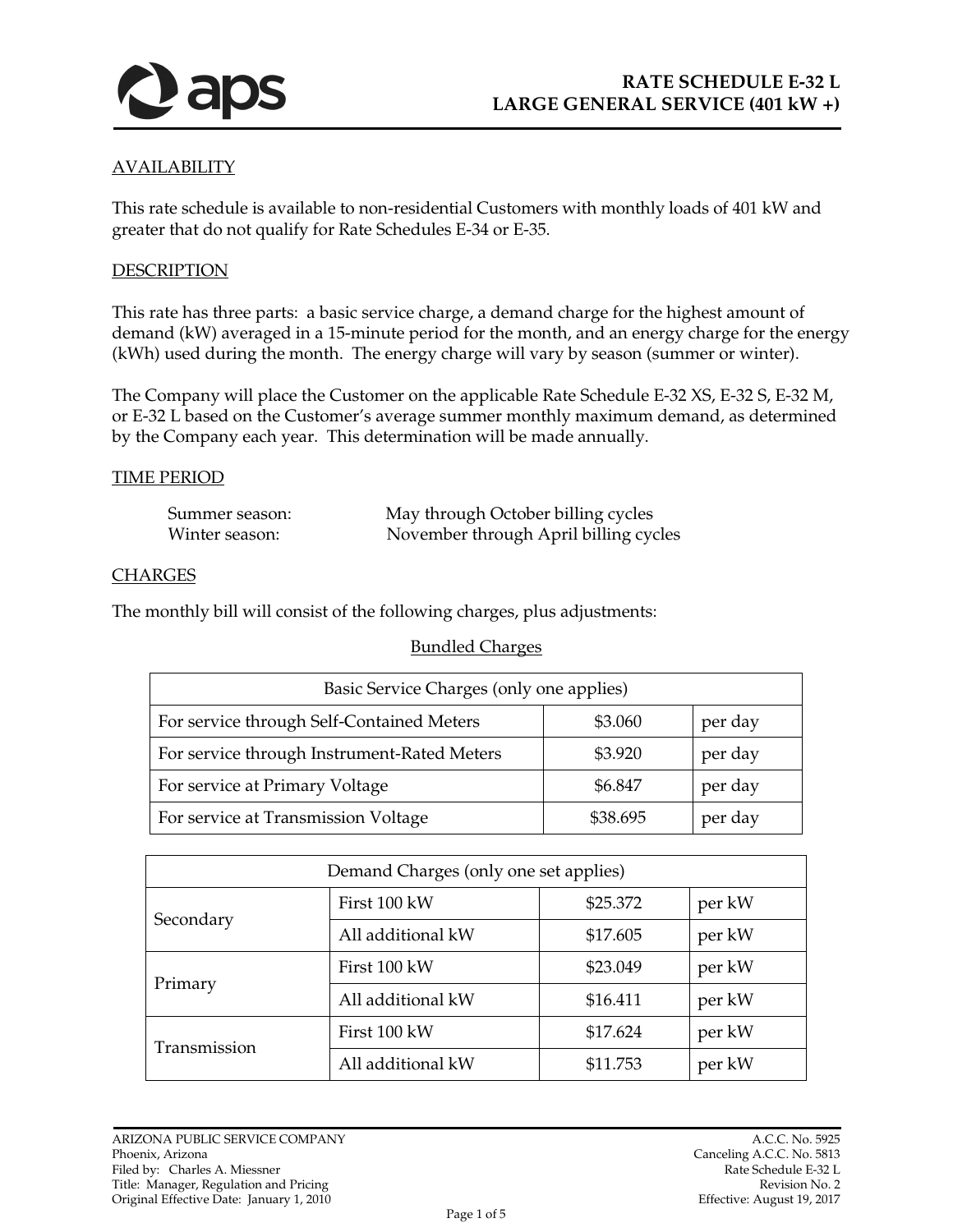

# **RATE SCHEDULE E-32 L LARGE GENERAL SERVICE (401 kW +)**

|                      | Summer    | Winter    |         |
|----------------------|-----------|-----------|---------|
| <b>Energy Charge</b> | \$0.05540 | \$0.03712 | per kWh |

### Unbundled Components of the Bundled Charges

Bundled Charges consist of the components shown below. These are not additional charges.

| <b>Basic Service Charge Components</b>   |          |         |  |
|------------------------------------------|----------|---------|--|
| <b>Customer Accounts Charge</b>          | \$2.404  | per day |  |
| Meter Reading                            | \$0.009  | per day |  |
| Billing                                  | \$0.030  | per day |  |
| Metering <sup>*</sup> (only one applies) |          |         |  |
| Self-Contained Meters                    | \$0.617  | per day |  |
| <b>Instrument-Rated Meters</b>           | \$1.477  | per day |  |
| Primary                                  | \$4.404  | per day |  |
| Transmission                             | \$36.252 | per day |  |

\*These daily metering charges apply to typical installations. Customers requesting specialized facilities are subject to additional metering charges.

| Demand Charge Components |                   |          |        |
|--------------------------|-------------------|----------|--------|
| Transmission             |                   | \$2.870  | per kW |
| Generation               |                   | \$5.496  | per kW |
| Delivery - Secondary     | First 100 kW      | \$17.006 | per kW |
|                          | All additional kW | \$9.239  | per kW |
| Delivery - Primary       | First 100 kW      | \$14.683 | per kW |
|                          | All additional kW | \$8.045  | per kW |
| Delivery - Transmission  | First 100 kW      | \$9.258  | per kW |
|                          | All additional kW | \$3.387  | per kW |

### Energy Charge Components

| .                      |           |         |
|------------------------|-----------|---------|
| <b>System Benefits</b> | \$0.00276 | per kWh |
| Delivery               | \$0.00000 | per kWh |

|            | Summer    | Winter    |         |
|------------|-----------|-----------|---------|
| Generation | \$0.05264 | \$0.03436 | per kWh |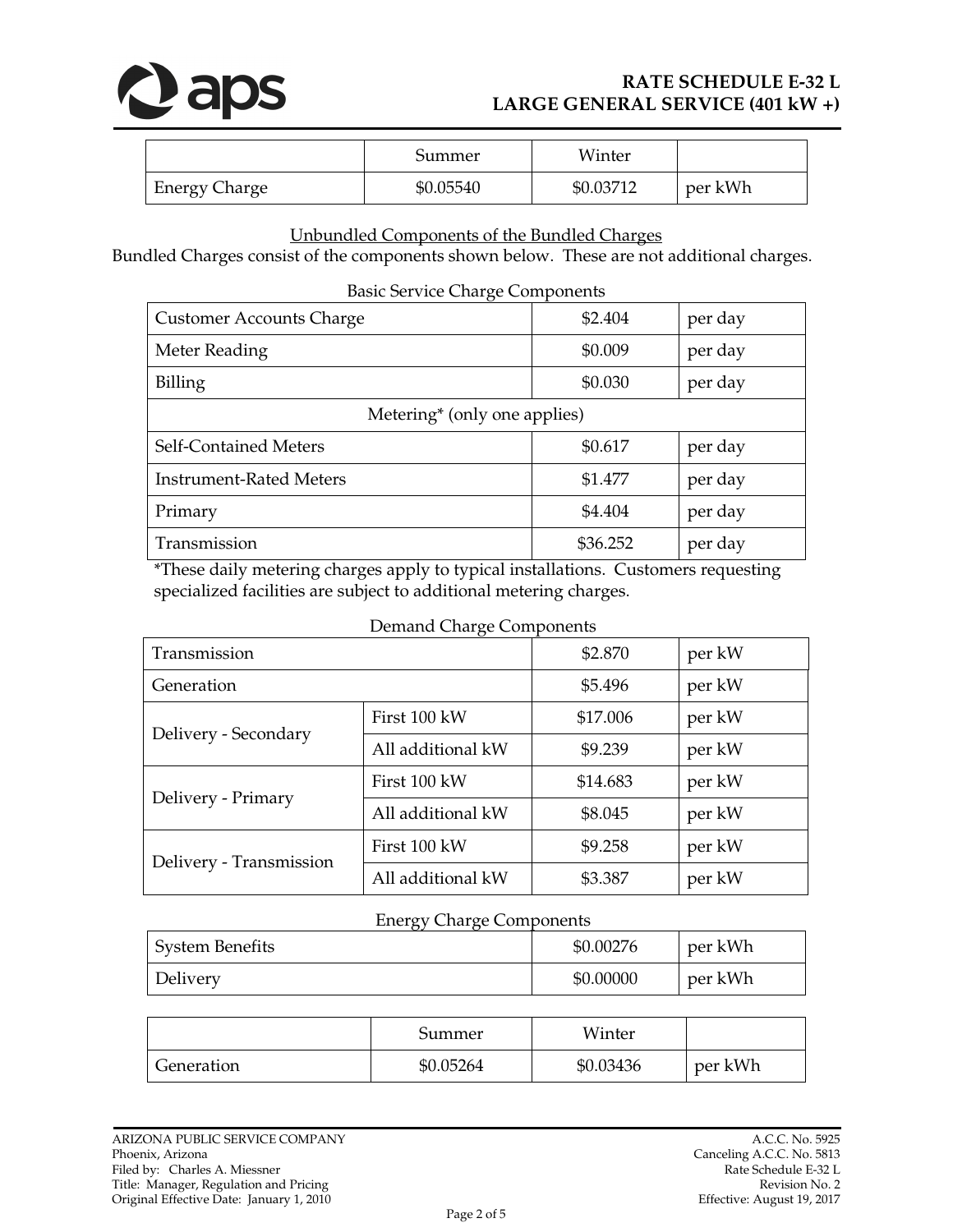

For billing purposes, the kW used in this rate schedule will be the greater of the following:

- 1. The average kW supplied during the 15-minute period (or other period as specified by an individual customer contract) of maximum use during the month, as determined from readings of the Company's meter or in accordance with the Company's Service Schedule 8.
- 2. 80% of the highest kW measured during the six (6) summer billing months (May-October) of the twelve (12) months ending with the current month.
- 3. The minimum kW specified in the agreement for service or individual contract.

The monthly bill for service under this rate schedule will not be less than the Bundled Basic Service Charge plus the Bundled Demand Charge for each kW.

### AGGREGATION OPTION

Customers with multiple accounts served under Rate Schedule E-32 L or E-32TOU L that together have a combined load of at least 5 MW are eligible for a discount of \$0.0024 per kWh for the unbundled Generation charge in this rate schedule. All other charges of this schedule apply as shown. Customers must execute a contract with the Company specifying eligible accounts prior to receiving this discount. Customer accounts served under Rate Rider PPR, Rate Rider E-56, or Rate Rider E-56R or have on-site generation greater than 100 kW-AC are not eligible for this option.

### **ADJUSTMENTS**

The bill will include the following adjustments:

- 1. The Renewable Energy Adjustment Charge, Adjustment Schedule REAC-1.
- 2. The Power Supply Adjustment charges, Adjustment Schedule PSA-1.
- 3. The Transmission Cost Adjustment charge, Adjustment Schedule TCA-1.
- 4. The Environmental Improvement Surcharge, Adjustment Schedule EIS.
- 5. The Demand Side Management Adjustment charge, Adjustment Schedule DSMAC-1.
- 6. The Tax Expense Adjustor Mechanism charge, Adjustment Schedule TEAM.
- 7. Direct Access Customers returning to Standard Offer service may be subject to a Returning Customer Direct Access Charge, Adjustment Schedule RCDAC-1.
- 8. Any applicable taxes and governmental fees that are assessed on APS's revenues, prices, sales volume, or generation volume.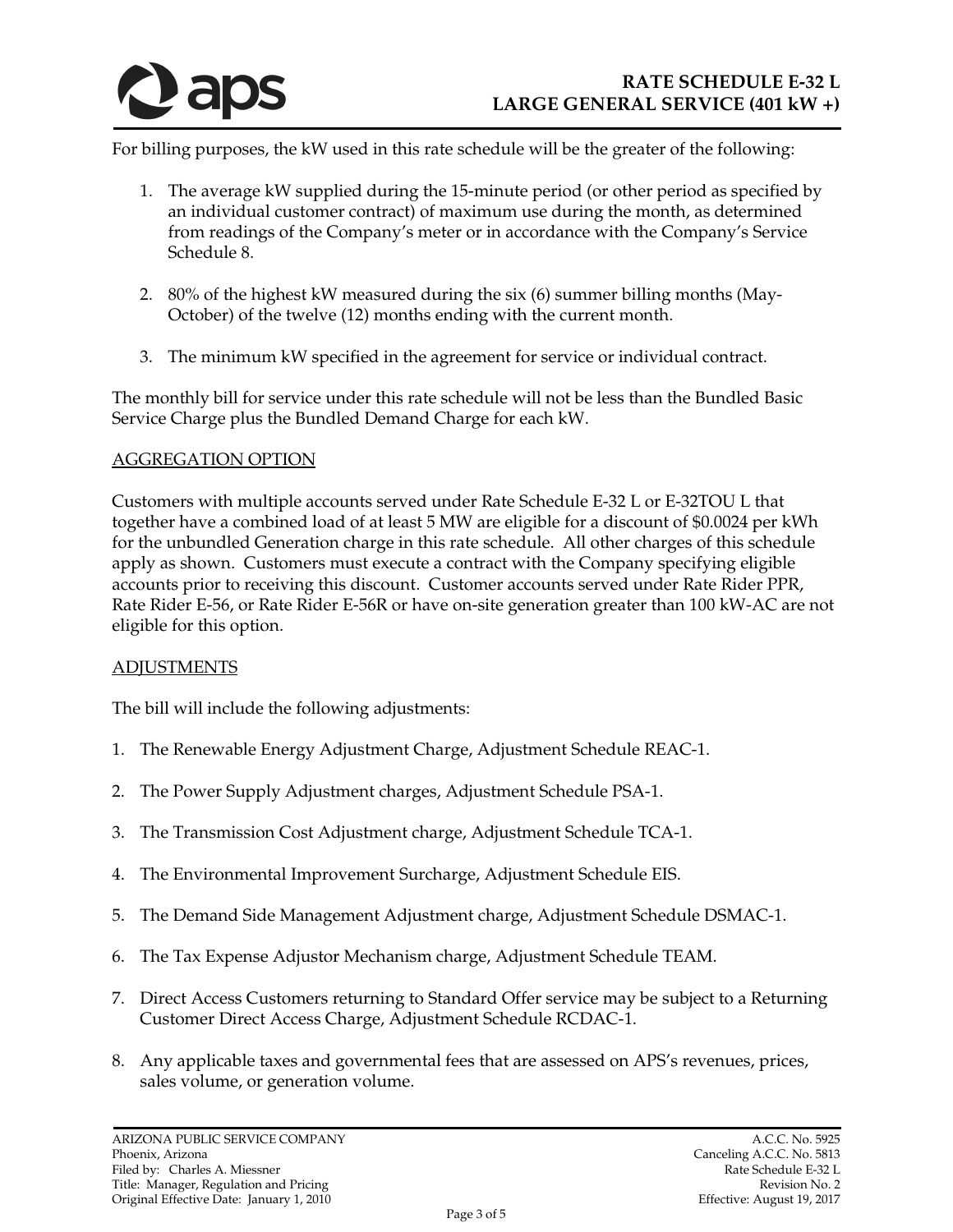



## RATE RIDERS

Eligible rate riders for this rate schedule are:

| <b>PPR</b>          | Preference Power                          |
|---------------------|-------------------------------------------|
| CPP-GS              | Critical Peak Pricing                     |
| $EPR-2$             | Partial Requirements - Net Billing        |
| EPR-6               | Partial Requirements - Solar Net Metering |
| $E-56$              | <b>Partial Requirements Service</b>       |
| $E-56R$             | Partial Requirements - Renewable          |
| GPS-1, GPS-2, GPS-3 | Green Power                               |
| $SD-1$              | Schools Discount                          |
| SGSP (Frozen)       | Schools and Government Solar Program      |

### POWER FACTOR REQUIREMENTS

- 1. The Customer's load must not deviate from phase balance by more than 10%.
- 2. Customers receiving service at voltage levels below 69 kV must maintain a power factor of 90% lagging. The power factor cannot be leading unless the Company agrees.
- 3. Customers receiving service at voltage levels of 69 kV or above must maintain a power factor of  $\pm$  95%.
- 4. The Company may install certain monitoring equipment to test the Customer's power factor. If the load doesn't meet the requirements the Customer will pay the cost to install and remove the equipment.
- 5. If the load does not meet the power factor requirements the Customer must resolve the issue. Otherwise, the Customer must pay for any costs incurred by the Company for investments on its system necessary to address the issue. Also, until the problem is remedied, the Company may compute the Customer's monthly billing demand with kVA instead of kW.

### SERVICE DETAILS

1. APS provides electric service under the Company's Service Schedules. These schedules provide details about how the Company serves its customers, and they have provisions and charges that may affect the customer's bill (for example, service connection charges).